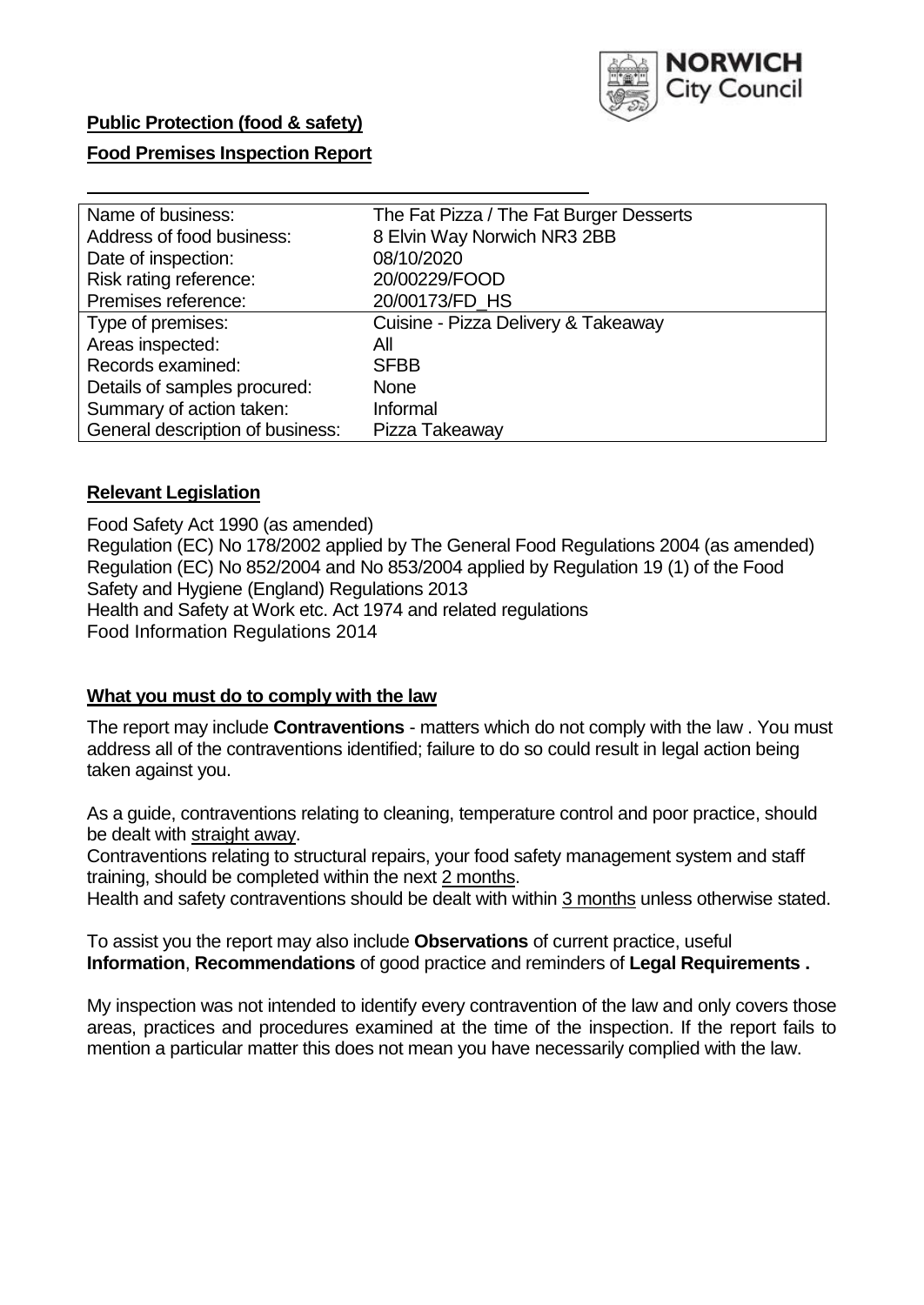# **FOOD SAFETY**

## **How we calculate your Food Hygiene Rating:**

 The food safety section has been divided into the three areas which you are scored against for the hygiene rating: 1. food hygiene and safety procedures, 2. structural requirements and 3. confidence in management/control procedures. Each section begins with a summary of what was observed and the score you have been given. Details of how these scores combine to produce your overall food hygiene rating are shown in the table.

| <b>Compliance Area</b>                     |          |    |           | <b>You Score</b> |                |    |           |    |                |  |  |
|--------------------------------------------|----------|----|-----------|------------------|----------------|----|-----------|----|----------------|--|--|
| Food Hygiene and Safety                    |          |    |           | $\overline{0}$   | 5              | 10 | 15        | 20 | 25             |  |  |
| <b>Structure and Cleaning</b>              |          |    | $\Omega$  | 5                | 10             | 15 | 20        | 25 |                |  |  |
| Confidence in management & control systems |          |    | $\Omega$  | 5                | 10             | 15 | 20        | 30 |                |  |  |
|                                            |          |    |           |                  |                |    |           |    |                |  |  |
| <b>Your Total score</b>                    | $0 - 15$ | 20 | $25 - 30$ |                  | $35 - 40$      |    | $45 - 50$ |    | > 50           |  |  |
| <b>Your Worst score</b>                    | 5        | 10 | 10        |                  | 15             |    | 20        |    | $\blacksquare$ |  |  |
|                                            |          |    |           |                  |                |    |           |    |                |  |  |
| <b>Your Rating is</b>                      | 5        |    |           | 3                | $\overline{2}$ |    |           |    | $\Omega$       |  |  |

Your Food Hygiene Rating is 4 - a good standard



# **1. Food Hygiene and Safety**

 with legal requirements. You have safe food handling practices and procedures and all the Food hygiene standards are high. You demonstrated a very good standard of compliance necessary control measures to prevent cross-contamination are in place. Some minor contraventions require your attention. **(Score 5)** 

#### Contamination risks

**Observation** I was pleased to see you were able to demonstrate effective controls to prevent cross-contamination.

#### Hand-washing

**Contravention** The following indicated that hand-washing was not suitably managed:

no means for hygienically drying hands was available

#### Personal Hygiene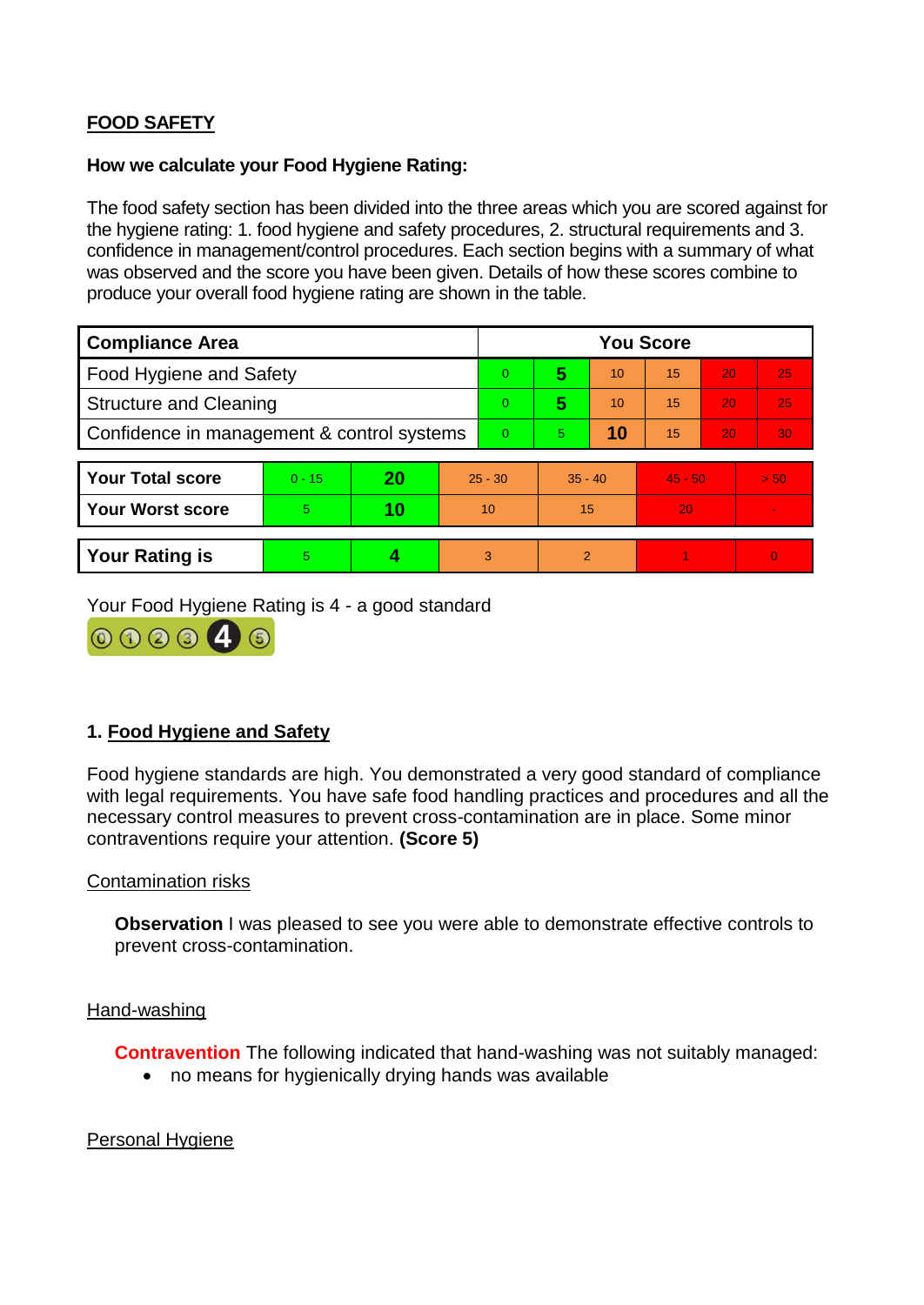made difficult for food handlers to maintain sufficiently high standards of personal **Contravention** The following are examples of poor personal hygiene or where it was cleanliness:

• staff were not wearing suitable protective clothing

 **Legal Requirement** All persons in food handling areas must wear suitable, clean, and where appropriate protective clothing.

## Temperature Control

 temperature display. You need an independent method that is clearly related to the actual food temperature, such as placing an independent thermometer inside the fridge of using a clean probe thermometer to check the actual temperature of the food **Guidance** You cannot rely on taking chilled food temperatures by reading the

**Recommendation** The core temperature of cooked and reheated foods should reach 75°C for 30 seconds or an equivalent time and temperature combination.

## **2. Structure and Cleaning**

The structure facilities and standard of cleaning and maintenance are all of a good standard and only minor repairs and/or improvements are required. Pest control and waste disposal provisions are adequate. The minor contraventions require your attention. **(Score 5)** 

#### Cleaning of Structure

**Contravention** The following items were dirty and require more frequent and thorough cleaning:

• flooring behind and under equipment

#### Cleaning of Equipment and Food Contact Surfaces

**Contravention** The following items are dirty and must be cleaned:

- Cardboard was being used on shelving
- Electric fly killer needs re-siting as it is above pizza boxes and chest freezer

 light sources and food and food preparation surfaces and keep it clean **Recommendation** Install the Electric Fly Killer in a suitable position away from natural

## Cleaning Chemicals / Materials / Equipment and Methods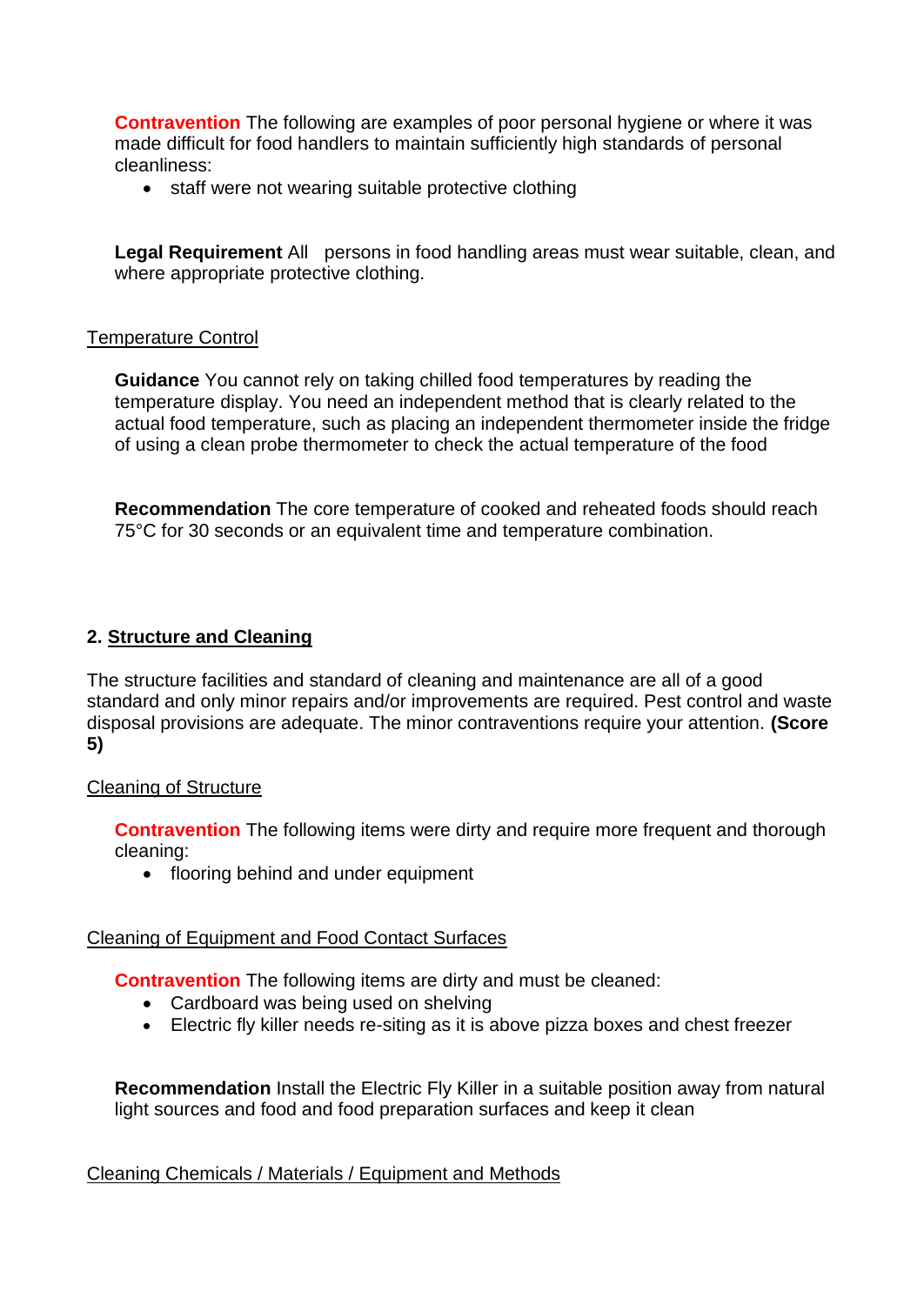cleaning materials, methods and equipment were able to minimise the spread of **Observation** I was pleased to see that the premises was kept clean and that your harmful bacteria between surfaces.

## **Maintenance**

**Contravention** The following had not been suitably maintained and must be repaired or replaced:

• Flooring badly marked

### **3. Confidence in Management**

There are generally satisfactory food safety controls in place although there is evidence of some non-compliance with the law. The contraventions require your attention; although not critical to food safety they may become so if not addressed. **(Score 10)** 

#### Proving Your Arrangements are Working Well

**Contravention** You are not working to the following safe methods in your SFBB pack:

- training records / supplier lists
- cleaning schedule
- It states in your pack that towel is available to towel dispensers
- It states in your pack that t shirts are worn by staff

#### **Traceability**

**Observation** Your records were such that food could easily be traced back to its supplier.

#### Waste Food and other Refuse

 **Observation** You had measures in place to dispose of waste food appropriately and were employing the services of an approved waste contractor.

#### Infection Control / Sickness / Exclusion Policy

 **Guidance** Public Health England recommends that food handlers known or suspected to be suffering from a food-borne infection or gastrointestinal illness stay away from work until symptom-free for 48 hours.

#### Allergens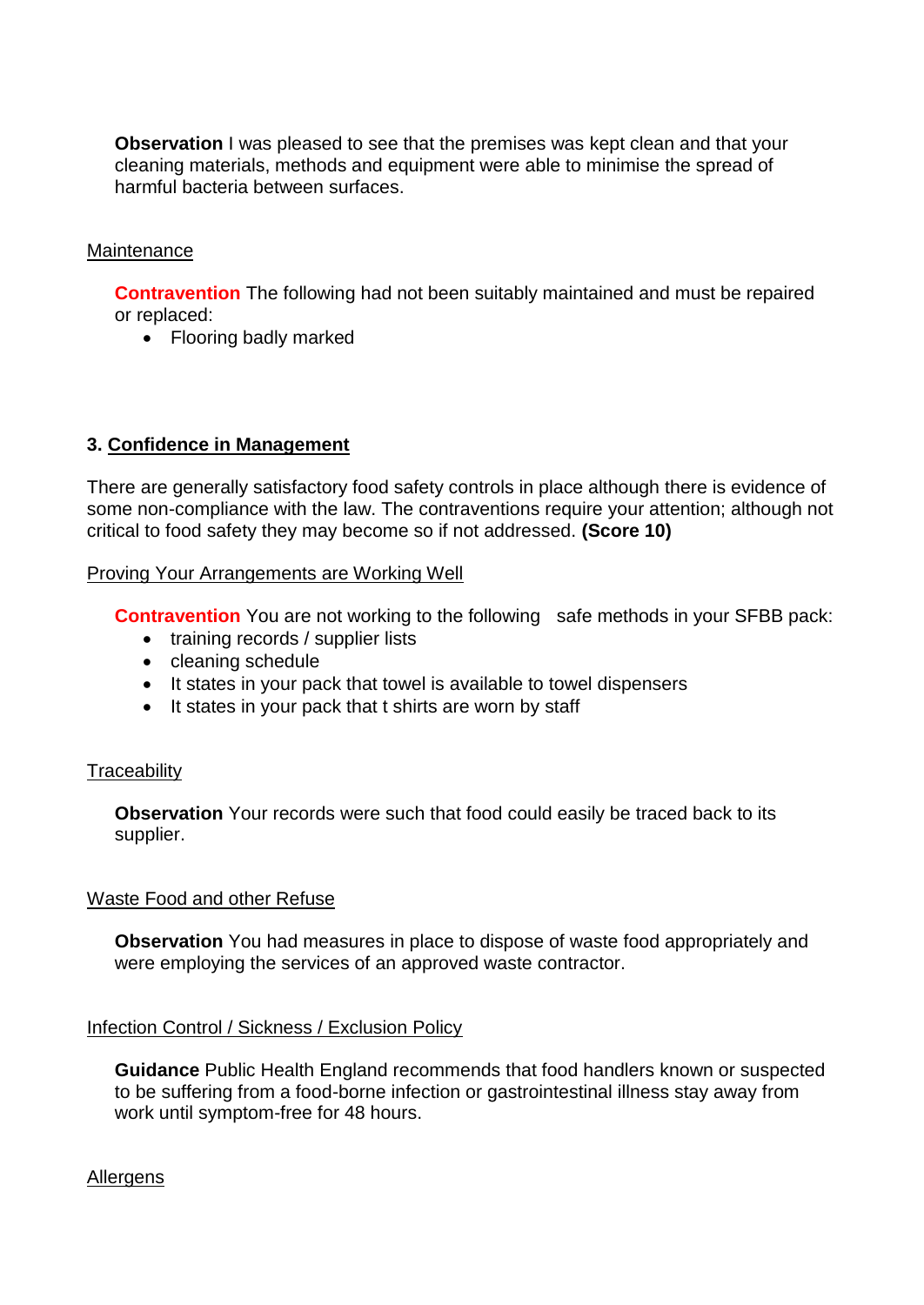**Contravention** You are failing to manage allergens properly:

- You have not identified the allergens present in the food you prepare
- You do not have a system for informing customers about the presence of allergens in the food you prepare
- You are not informing customers about the risk of cross contamination with allergens

 **Legal Requirement** Caterers must provide allergy information on all unpackaged food and sandwich bars etc. The potential for cross-contamination by allergens must also be made known to consumers. In addition food manufacturers must now label allergy causing ingredients on their pre-packed foods. You can obtain more information from they sell. Catering businesses include restaurants, takeaways, deli counters, bakeries the Trading Standards website <www.norfolk.gov.uk/abc>

**Information** The Food Information Regulations require that you know what allergens are in the food you provide. You can no longer claim you don?t know what allergens are present. Neither can you simply state that all the foods you serve might contain an allergen:

# **Information** The 14 allergens are:

- cereals containing gluten
- crustaceans, for example prawns, crabs, lobster and crayfish
- eggs
- fish
- **peanuts**
- soybeans
- milk
- nuts, such as almonds, hazelnuts, walnuts, pecan nuts, Brazil nuts, pistachio, cashew and macadamia (Queensland) nuts
- celery (and celeriac)
- mustard
- sesame
- sulphur dioxide, which is a preservative found in some dried fruit
- $\blacksquare$  lupin
- molluscs, for example clams, mussels, whelks, oysters, snails and squid